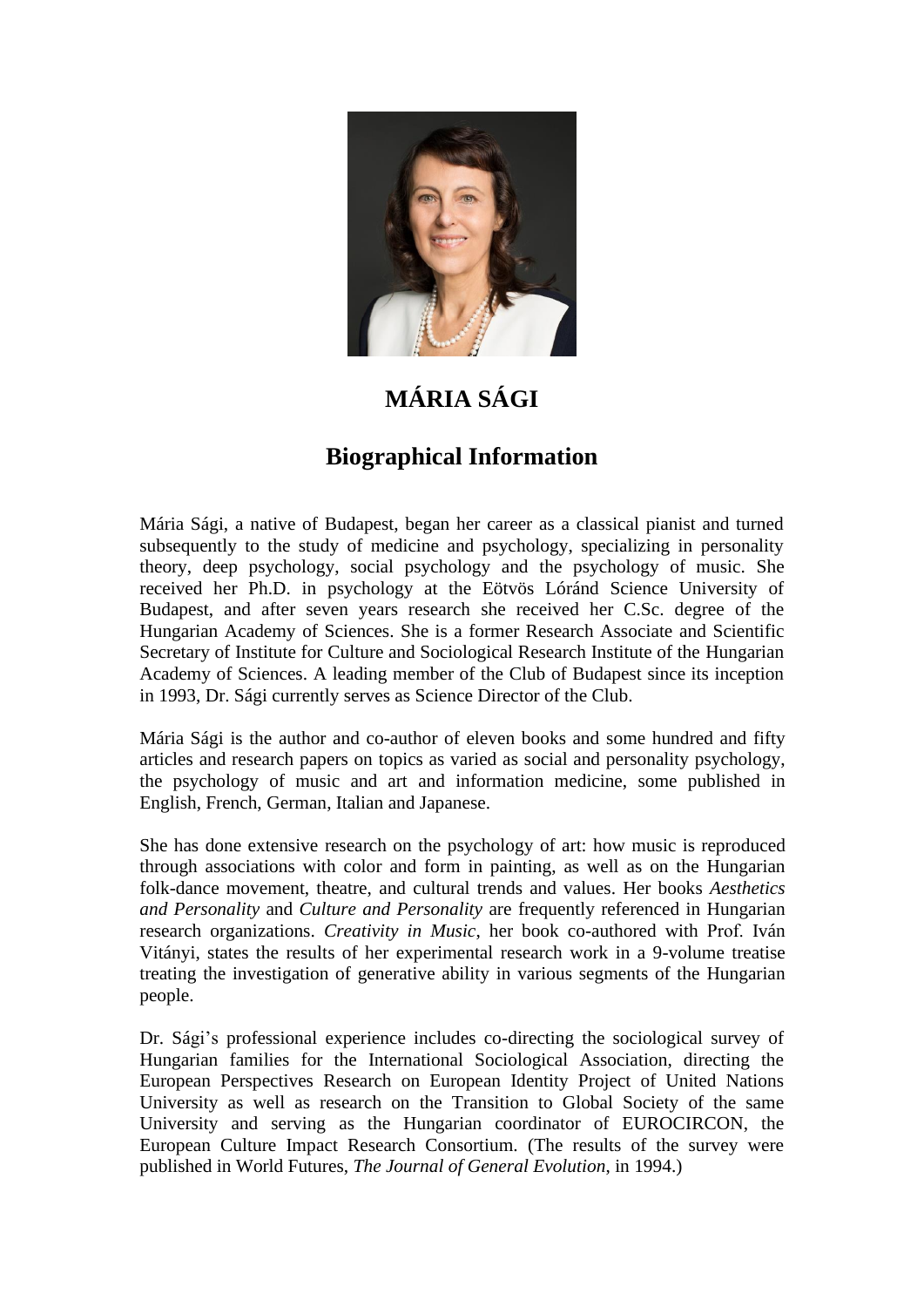*Forewords as Guest Editor*

World Futures, The Journal of General Evolution, New York, Gordon and Breach, Mickleton USA, Vol. 39, 1994/1-3, pp 1-2;

*Surveying European Identity at the Growing Edge*

World Futures, The Journal of General Evolution, New York, Gordon and Breach. Mickleton USA, Vol. 39, 1994/1-3, pp 3-10;

*Survey in Hungary*

World Futures, The Journal of General Evolution, New York, Gordon and Breach. Mickleton USA, Vol. 39, 1994/1-3, pp 47-64

*The Evolution of European Identity in Hungary* World Futures, New York, Gordon and Breach. Mickleton USA, Vol 39,

1994/1-3, pp 67-93

Mária Sági is a member of the General Evolution Research Group and is the former Managing Editor *of World Futures, The Journal of General Evolution (now World Futures: The Journal of New Paradigm Research*). She has been a close collaborator of Prof. Ervin László in his work on the new paradigm in science and society, and has overseen the publication of the Hungarian edition of ten of László's recent books.

Ervin László's books edited and revised for the Hungarian edition

*The Choice: Evolution or Extinction, The Thinking Person's Guide to Global Problems,* Los Angeles, Tarcher/Putnam, Jeremy P. Tarcher, Inc. 1993 *Hungarian edition*: Budapest: KIT Kiadó, 1994

*3 rd Millennium, The Challenge and the Vision,* A Gaia Classic, Gaia Books Limited, London, 1997, p155, *Hungarian edition:* Budapest: Új Paradigma, 1998

*The Whispering Pond,* Element Books, 1996*, Hungarian edition:* Magyar Könyvklub, Budapest, 1996 - *Afterword to the Hungarian edition: Healing Through the Fifth Field*, pp 220-240.

*The Consciousness Revolution,* Element Books, Shaftesbury and Boston, 1999 *- Foreword to the Hungarian Edition* by Új Paradigma, 1999

*Interesting Times, A Comprehensive Guide to Responsible Living in the New Millennium*, Gaia Books Limited, London 1997 *Hungarian edition:* Magyar Könyvklub 1999

The Systems View of the World, A Holistic Vision for Our Time, revised and enlarged edition of *"The Systems View of the World, The Natural Philosophy of the New Developments in the Sciences",* New York: George Braziller, 1972), Cresskill, NJ: Hampton Press, 1996*, Hungarian edition:* Magyar Könyvklub, Budapest, 2000

*You Can Change the World,* Introduction by Mikhail Gorbachev*, Action Handbook for the 21st Century,* Positive News Publishing Ltd., Clun, UK, 2002, p 106, *Hungarian edition:* Magyar Könyvklub 2002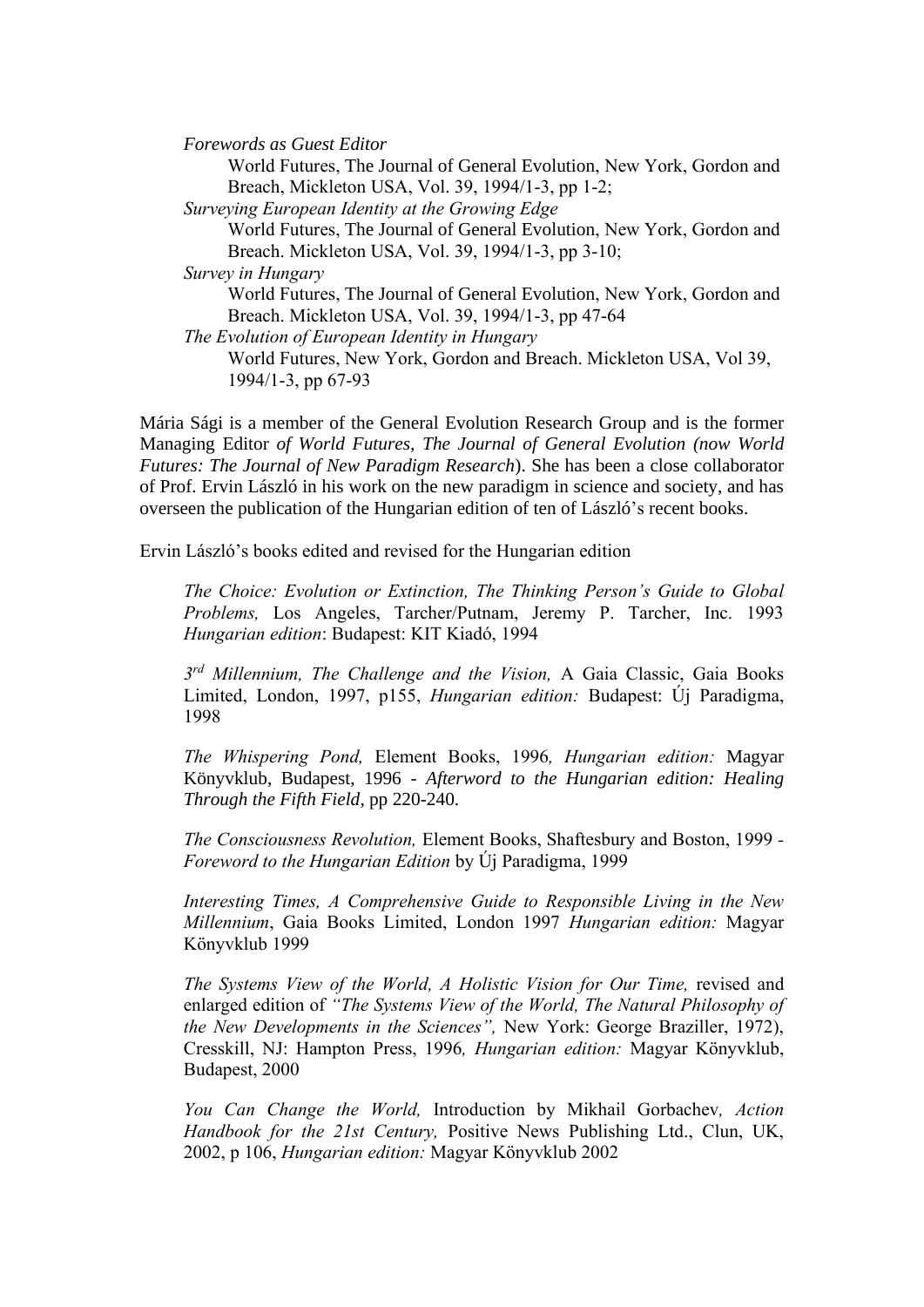*Chaos Point The World at the Crossroad*, London-New York, 2006, *Hungarian edition*: Kossuth Kiadó, Budapest, 2006

*Quantum Shift in the Global Brain, How the New Scientific Reality Can Change Us and Our World*, Rochester, VT: Inner Traditions International; *Hungarian edition:* Nyitott Könyvműhely 2008, Budapest

*Worldshift 2012, Making Green Business, New Politics and Higher Consciousness Work Together, Inner Traditions International*, Rochester 2009; *Hungarian edition:* Nyitott Könyvműhely, Budapest, 2009

*The Immortal Mind: Science and the Continuity of Consciousness Beyond the Brain.* Inner Traditions, Rochester, Vermont. October 23, 2014. *Hungarian Edition:* Angyali Menedek, 2018.

*The Intelligence of the Cosmos, Why Are We Here? New Answers from the Frontiers of Science, Inner Traditions,* Rochester, Vermont 2017; *Hungarian Edition:* Angyali Menedék, Budapest, 2018. Maria Sagi: *The New Answers and the Goals of Contemporary Social Change.* pp78-87.

Since the late 1980s Sági's interests embraced natural healing, using the principles of information medicine. She has developed the method of New Homeopathy pioneered by the Viennese scientist Erich Körbler as an encompassing method for diagnosing and treating human health problems whether in the presence of the patient and at a distance ("Holistic Information-Medicine"). She lectured on this method in seminars in Hungary, Austria, Germany, Switzerland, Italy, as well as Japan. She has worked with Ervin Laszlo in developing the theory of the Akashic field, providing examples of healing through that field and elaborating its implications for the new science paradigm developed by Laszlo.

Articles & Books by Mária Sági

- *The Motivation of Various Forms of Leisure Activity, Leisure Studies 2.* E. and F.N Spon Ltd. London, 1983. pp. 111-114
- *Transmission of Cultural Values in the Family under the Conditions of a Scientific-technical Revolution, Leisure Studies.* E. and F.N Spon Ltd. London, 1983. pp98-107
- *Motivational Background of Cultural Activities in Leisure*, Leisure Studies. E. And F.N.Spon Ltd. London. 1986. pp103-107
- *Cultural Identity.* In: World Encyclopedia of Peace. Pergamon Press Ltd. Oxford, 1986
- In co-operation with Ivan Vitanyi: *Experimental Research into Musical Generative Ability In: Generative Processes in Music*. Clarendon Press, Oxford, 1988. pp180-193.
- *The Role of Amateur Groups in Hungary in Reviving Folk Dancing, Leisure Studies* 6. E. and F.N Spon Ltd. London, 1987. pp25-40
- *Toward a General Theory of Human Creativity*. Zygon Vol. 22. No.1.Zygon USA, 1987. pp57-67
- *Europäische Identitäte*. Wiener Akademie für Zukunftsforschung, Wien, 1990
- *Culture and Lifestyle Framework for Economic Development in Hungary*. World Futures. 33/1992. pp133-142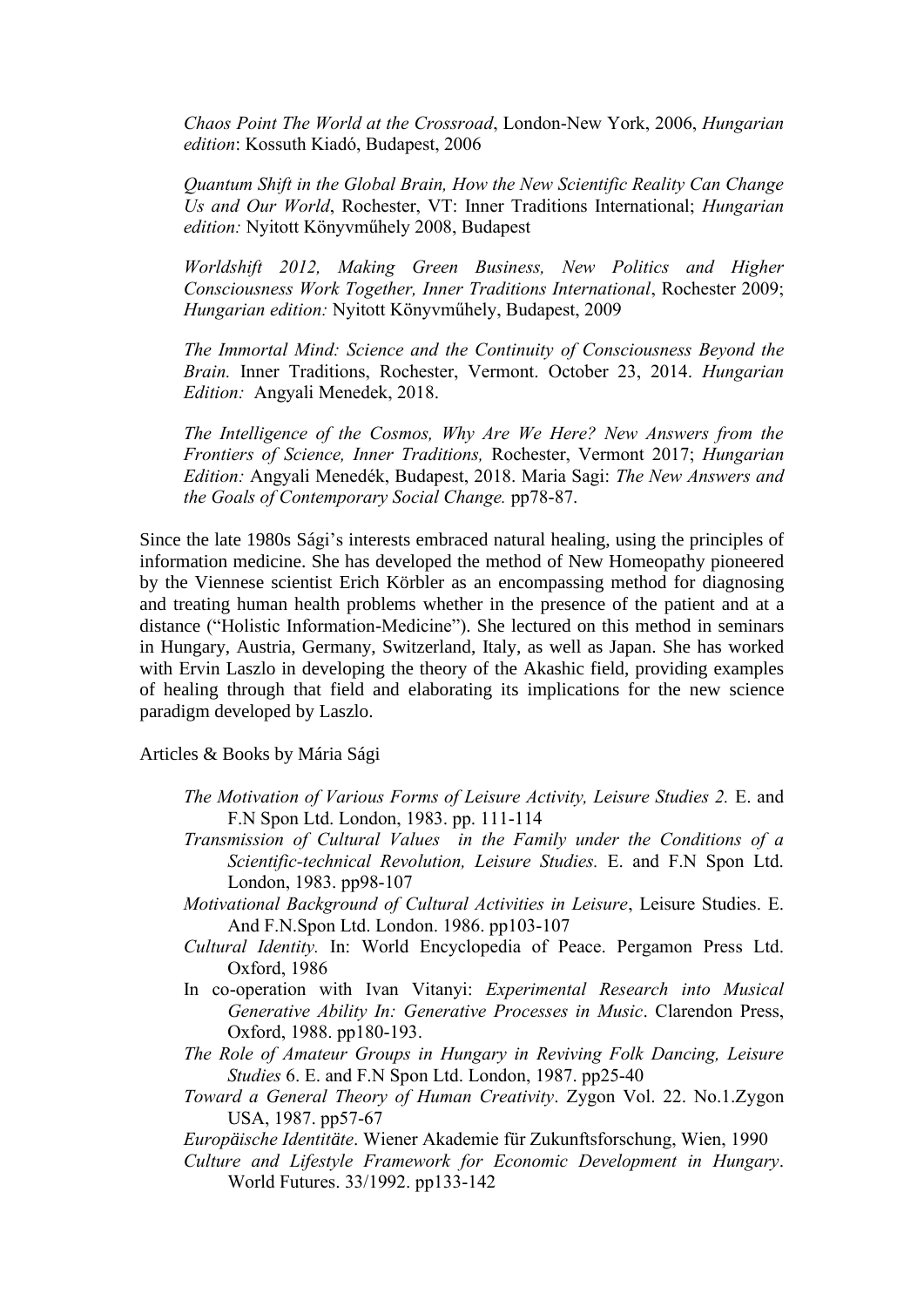- *The Role of European Identity in the Transition to Global Society. In: Transition to Global Society*. One World Publishers. Oxford, UK, 1992
- In co-operation with Istvan Sagi: *Die neue Homöopathie XIX: Wie man Allergien diagnostizieren und therapieren kann*. Raum und Zeit 1994. N. 70. pp58-62
- In co-operation with Istvan Sagi: *Die neue Homöopathie XX: Holistische Diagnostik und Therapie mit Chakras*. Raum und Zeit 1995, N. 7-8. pp5- 19
- In co-operation with Istvan Sagi*: Die neue Homöopathie XXI: Diagnose und Therapie von Milchallergien, Möglichkeiten bei Zivilizationskrankheiten*. Raum und Zeit 1995, N. 11-12. pp88-93
- In co-operation with Istvan Sagi: *Die neue Homöopathie XXII: Zur Wissenshcaftstheorie der neuen Homöopathie (IX): Das Psi-feld nach Ervin Laszlo*. Raum und Zeit 1996, N. 5-6. pp92-97
- *Holistic Healing as Fresh Evidence for Collective Consciousness*, World Futures, 1997/48, 151-160

*Healing through the QVI-Field*

In David Loy *The Evolutionary Outrider*, Adamantine Press Ltd., England, 1998, pp 109-116

- *Körpersprache*
	- Hagia Chora Winter, 1999/2000. pp15-17

*Die Kraft der Form*

Hagia Chora Frühjahr, 2000. pp44-47

*Wasser-Homöopathie*

Hagia Chora Frühjahr, 2000. pp52

*Informationsmedizin*

Hagia Chora Sommer, 2001. pp50-56

*Heilung durch das Urfeld*

In: Ervin Laszlo *Holos die Welt der neuen Wissenschaften*,Verlag Via Nova, 2002, pp 165-177

*Das Phenomen der Fernheilung (Teil I)*

Comed, 2003, N. 3. pp80-83

*Das Phenomen der Fernheilung (Teil II)* Comed, 2003, N. 4. pp100-103

Heilung durch das Psi-Feld

Zeitgeist, 2003 N.1. pp10-13

*Healing through the Psi-Field*

In: Ervin Laszlo *The Connectivity Hypothesis*, State University of New York, Press Albany, 2003

*Healing over Space and Time*

In. Ervin Laszlo *The Akashic Experience, Science and the Cosmic Memory Field*, Inner Traditions, Rochester, Vermont, 2009. pp94-106.

Heilung über Raum und Zeit hinweg

In: Ervin Laszlo: Der Akasha-Code. Verlag Via Nova, Petersberg, 2011. pp107-119

In French: *La guérison au-delà de l'espace et du temps*

In: Ervin Laszlo *L1expérience Akashique.* Editions Véga, 2013. pp117- 131

*Információs gyógyítás – A Körbler-módszer* Bioenergetic Kiadó, Dabas. 2013